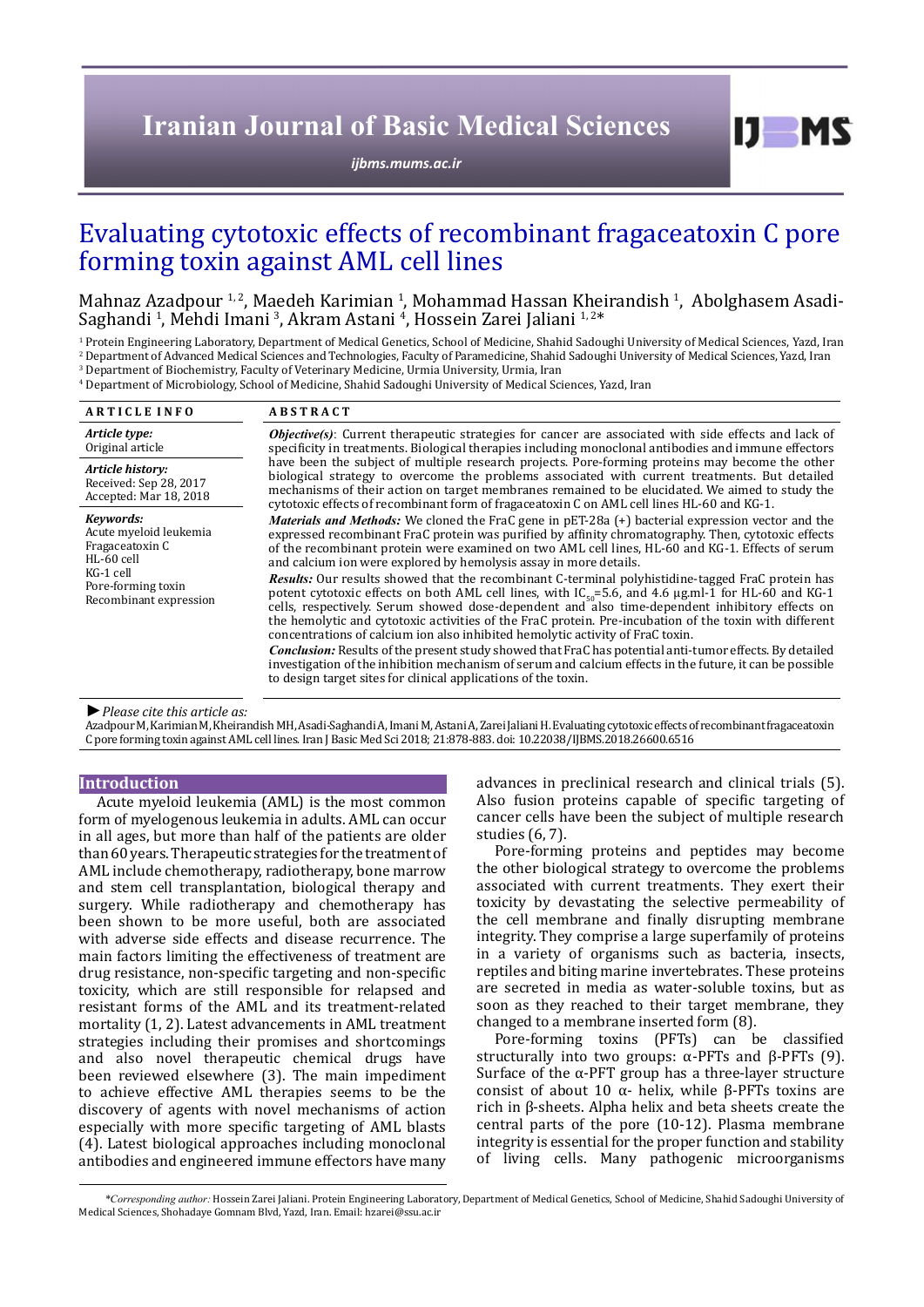secrete pore-forming proteins to create pores in the membrane of target cells. This will lead to permeability of the target membrane to different molecules and ions depending on the pore size. The activity of these poreforming molecules is to disrupt membrane integrity by oligomerization in the membranes leading to collapse of the selective permeability of the membrane and cell death (13).

One of the representative families of eukaryotic toxins belonging to the α-PFTs are actinoporins. They are produced by different species of sea anemones as a single chain polypeptide consists of about 175 amino acids. These toxins have basic isoelectric point and usually a small amount of cysteine residues (14). A member of this family that has been recently isolated from the sea anemone *Actinia fragacea* is fragaceatoxin C (FraC) with molecular weight of 19.7 kDa and the PI of 9.75. FraC pores consist of a funnel-shaped symmetric particle, containing eight identical protein chains with the external diameter of 11 nm and height of 7 nm (15).

SPore-forming peptides with potent antimicrobial properties could be potential anti-tumor agents due to their lytic capacity. They are attracting more attention for using as anti-tumors and anti-parasites. It has been demonstrated that these toxins have strong cytolytic activity against mouse fibroblast cell lines and multiple cancer cell lines (16, 17).

n the present study, we tried to assess cytotoxic activity of FraC toxin on HL-60 and KG-1 cell lines in order to analyze the cytotoxic activity of this toxin in more detail. Our preliminary studies showed that fetal bovine serum (FBS), calcium and some other cations have inhibitory effects on hemolytic activity of FraC and other PFTs. To apply PFTs *in vivo*, protein engineering and solvent modification strategies should be taken into consideration. For this purpose, we have investigated the inhibitory effects of serum and calcium ion on the hemolytic and cytotoxic activities of FraC in more details in the present study.

#### **Materials and Methods**

The *Escherichia coli* BL21 (DE3) competent cells were purchased from New England Biolabs (NEB). Restriction enzymes XhoI and NcoI were from Thermo Scientific. The human cell lines HL-60 and KG-1 were purchased from Pasteur Institute of Iran (Iran-Tehran). Standard protein marker, isopropyl β-D-1-thiogalactopyranoside (IPTG), T4 DNA ligase, plasmid extraction and DNA gel recovery kits were from Sinaclon (Iran-Tehran). The pET-28a (+) vector was from Novagen. All other chemicals were from molecular biology grade suppliers (Merck and sigma).

# *Gene amplification*

FraC coding sequence was ordered to be chemically synthesized with flanking NcoI and XhoI restriction sites. Gene was delivered into pUC57 plasmid. Empty pET-28a vector and the pUC57 harboring FraC gene were double digested by the two restriction enzymes for 1 hr at 37 ° C. The resulting fragments of FraC were cut from the gel, purified and sub-cloned into digested pET-28a. Recombinant construct was named pET28a-FraC. *E. coli* DH5α and *E. coli* BL21 (DE3) competent cells were prepared by calcium chloride  $(CaCl<sub>2</sub>)$  method (18) and

were used for transformation of recombinant construct. The plasmid pET28a-FraC was transformed into competent *E. coli* DH5α as the primary host in order for amplification of recombinant plasmid and subsequently into *E. coli* BL21 (DE3) cells as the expression host for recombinant protein production using kanamycin resistance for selection (18).

# *FraC expression and purification*

Expression of recombinant FraC was carried out in *E. coli* BL21 (DE3) cells. Briefly, 1 ml of the overnight culture of recombinant *E. coli* BL21 (DE3) grown in Luria Bertani broth containing  $0.1$  mg.ml $^{-1}$  kanamycin was transferred to 100 ml of the same medium. This culture was grown at 37 °C until an  $A^{600 \text{ nm}}$  reached 0.6 - 0.8. Protein expression was induced by adding 0.5 mM IPTG overnight, and cells were harvested by centrifugation at 6000 rpm for 10 min. The cell pellet was then resuspended in the minimum volume of lysis buffer (Tris 200 mM, pH 8.0, NaCl 300 mM, and Imidazole 5 mM) containing 4 mM dithiothreitol (DTT). Afterward, the resuspended cells were disrupted by sonication (70 kHz, on ice) and centrifuged at 12000 rpm, at 8°C for 20 min. The supernatant of the lysed bacteria was applied onto a Ni2+-NTA column. The column was pre-equilibrated and after applying the supernatant was washed with the same buffer as lysis (except of the 10 mM imidazole). Fractions were eluted using elution buffer (the same as lysis except of the 300 mM imidazole). Aliquots of the fractions were analyzed with sodium dodecyl sulfatepolyacrylamide gel electrophoresis (SDS-PAGE) and the fractions containing the protein with desired molecular weight were dialyzed against storage buffer (Tris 100 mM, pH 8.0, NaCl 50 mM, and glycerol 10%).

SDS-PAGE was carried out as described by Laemmli (19). Whole cell lysates were collected before and after induction and were examined by SDS-PAGE 17.5%. Protein staining was carried out with Coomassie Blue dye. Low-range molecular weight markers were used as reference.

#### *Hemolytic activity*

Human fresh red blood cells (RBC) were washed with 10 mM PBS buffer (137 mM NaCl, 2.7 mM KCl, 10 mM  $\text{Na}_2\text{HPO}_4$ , 2 mM  $\text{KH}_2\text{PO}_4$ , pH 7.4) until the supernatant was clear. The erythrocytes were resuspended in the same buffer and the  $A^{600 \text{ nm}}$  was adjusted to 1.50. To determine hemolytic activity of FraC toxin, we carried out 2-fold serial dilutions of purified recombinant FraC in PBS buffer. Afterwards, 20 µl of each dilution of the FraC was added to a total 500 µl of a suspension of human erythrocytes. After an incubation period of 10 min at 37 °C,  $A_{\text{column}}$  was measured by spectrophotometer.

To assess the effect of serum on hemolytic activity of the purified FraC toxin, aliquots of the purified FraC protein was subjected to dilute in FBS (from Gibco®). Incubation of the toxin and FBS was performed at different times before measuring the hemolysis activity of the toxin. In an independent experiment to determine the effect of heating on the serum effect,  $\frac{1}{2}$  dilutions of two fractions of the FBS (intact and heated in 95 ° C for 5 min) was incubated for 5 min with aliquots of toxin, and the hemolytic activity of the toxin was analyzed as mentioned above.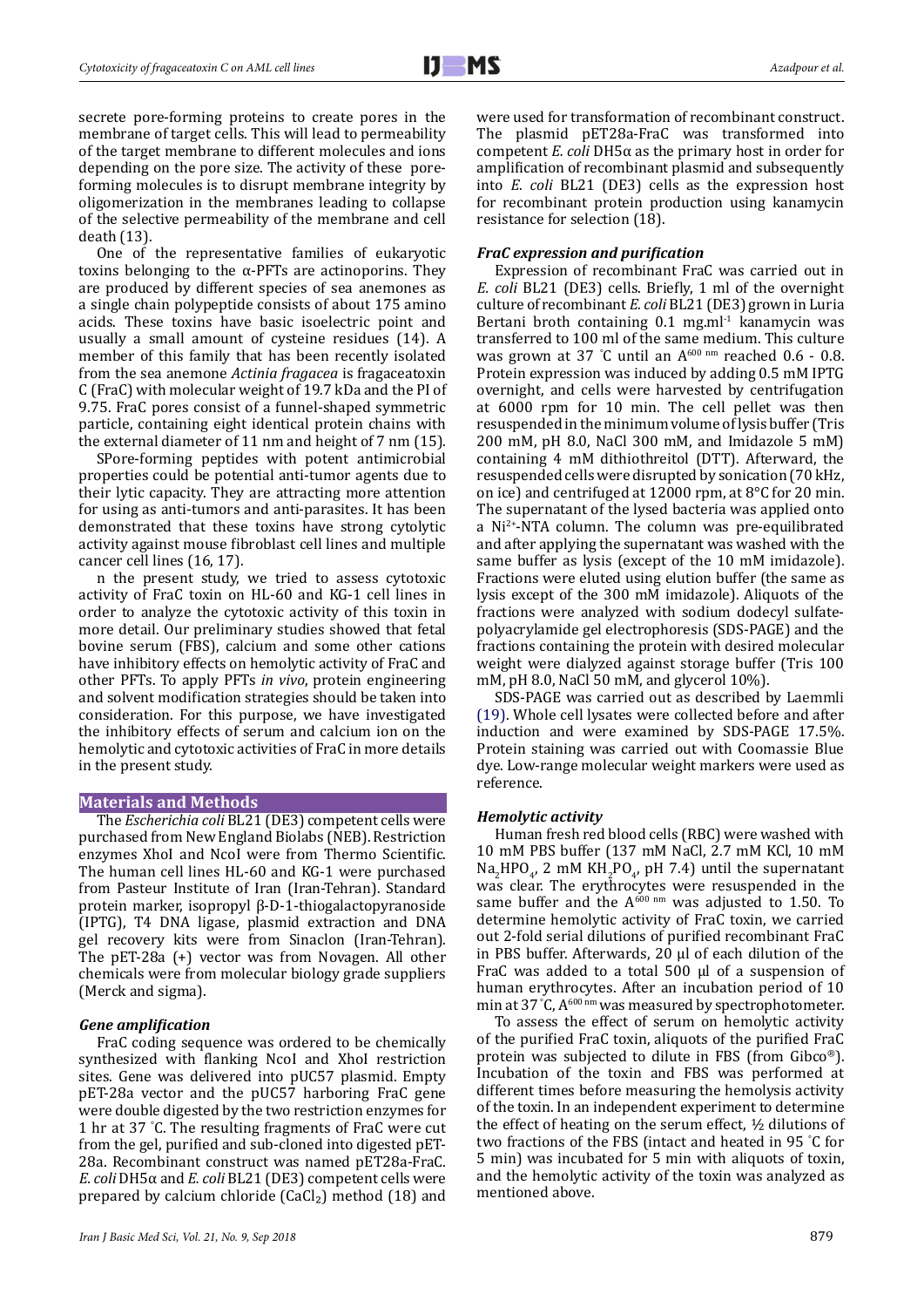Similarly, the effects of  $CaCl<sub>2</sub>$  were assessed by preincubating a constant concentration of FraC toxin (12.5  $\mu$ g.ml<sup>-1</sup>) with increasing concentrations of CaCl<sub>2</sub>. After 5 min of incubation, the hemolytic activity of the toxin was analyzed as mentioned above. For the study of the effects of CaCl2 and FBS on the hemolytic activity of the toxin, a dilution of the toxin with 50-100 % hemolytic activity was used. So both the resultant increase and decrease of the toxin hemolytic activity could be followed on the graphs.

# *Cell culture and viability assays*

Two human cell lines, HL-60 (Human promyelocytic leukemia cell) and KG-1 (Human myeloid cell line) were cultured in RPMI 1640 medium, supplemented with 10% FBS at  $37^{\circ}$ C in humidified 5% CO<sub>2</sub>.

Cytotoxic effects of recombinant FraC protein were determined using trypan blue assay. HL-60 and KG-1 celllines were harvested by centrifugation at 2000 rpm for 5 min. Afterward, the supernatant was discarded, and the cells were washed with PBS and centrifuged three times at 2000 rpm for 5 min. Pellets were resuspended in 700 µl PBS. 10 µl of 2-fold serial dilutions of recombinant FraC in PBS buffer were prepared, and then 50 µl of the resuspended cells  $(1-2\times10^{6}$  cell.ml<sup>-1</sup>) were added to each tube and after 5 min of incubation at 37 ºC, cell viability was determined by adding 50 µl trypan blue  $(\%0.4 \text{ w/v})$  to each tube using equation below. All experiments were repeated three times. *P* values were used to determine statistical significance. (%) Cell viability =  $\times 100$ 

### **Results**

#### *Protein expression and purification*

After sonication of the harvested induced bacteria and passing through Ni-NTA column, FraC protein was purified at the yield of 4.5 mg. $l<sup>-1</sup>$  with the purity of about 80% (as determined by ImageJ software) as demonstrated in Figure 1, as a single band on SDS-PAGE.

### *Serum inhibitory effect on hemolytic activity of FraC*

Serial dilutions of the purified FraC toxin were prepared and the hemolytic activity of the fractions was monitored after 10 min of incubation with 5% human RBC suspension. As illustrated in Figure 2A, hemolysis activity of the toxin was dose-dependent and its  $IC_{50}$  was



**Figure 1.** Purification of the fragaceatoxin C toxin using 17.5% SDS-PAGE. Lanes 1-4 are soup of the sonicated bacteria, pellet, flowthrough, and wash of the column. Lane 5 is the first eluted fraction and lane 6 is the protein size marker. Purified fragaceatoxin C protein band was demonstrated by arrow



**Figure 2.** Hemolysis activity of purified fragaceatoxin C toxin. Hemolytic activity of different concentrations of the fragaceatoxin C toxin was assayed (A). Hemolysis of the human RBC was kinetically monitored after addition of the  $\frac{1}{4}$  dilution of the fragaceatoxin C toxin (B)

measured to be 8.9 nM (as calcuated by Graphpad Prism ver. 11). Activity of the FraC toxin was very rapid since the ¼ dilution of the purified toxin completely lysed the RBC solution in 1 min (Figure 2B).

As shown in Figure 3, FraC toxin loses its hemolytic activity after pre-incubation with FBS. By increasing the time of FraC incubation with serum, the all activity has been lost. This result shows that there might not be a competing



**Figure 3.** Effect of serum incubation on fragaceatoxin C hemolytic activity. Fixed dilutions of the fragaceatoxin C toxin was incubated with FBS at different time periods, 2 min intervals (A) and 5 min intervals (B)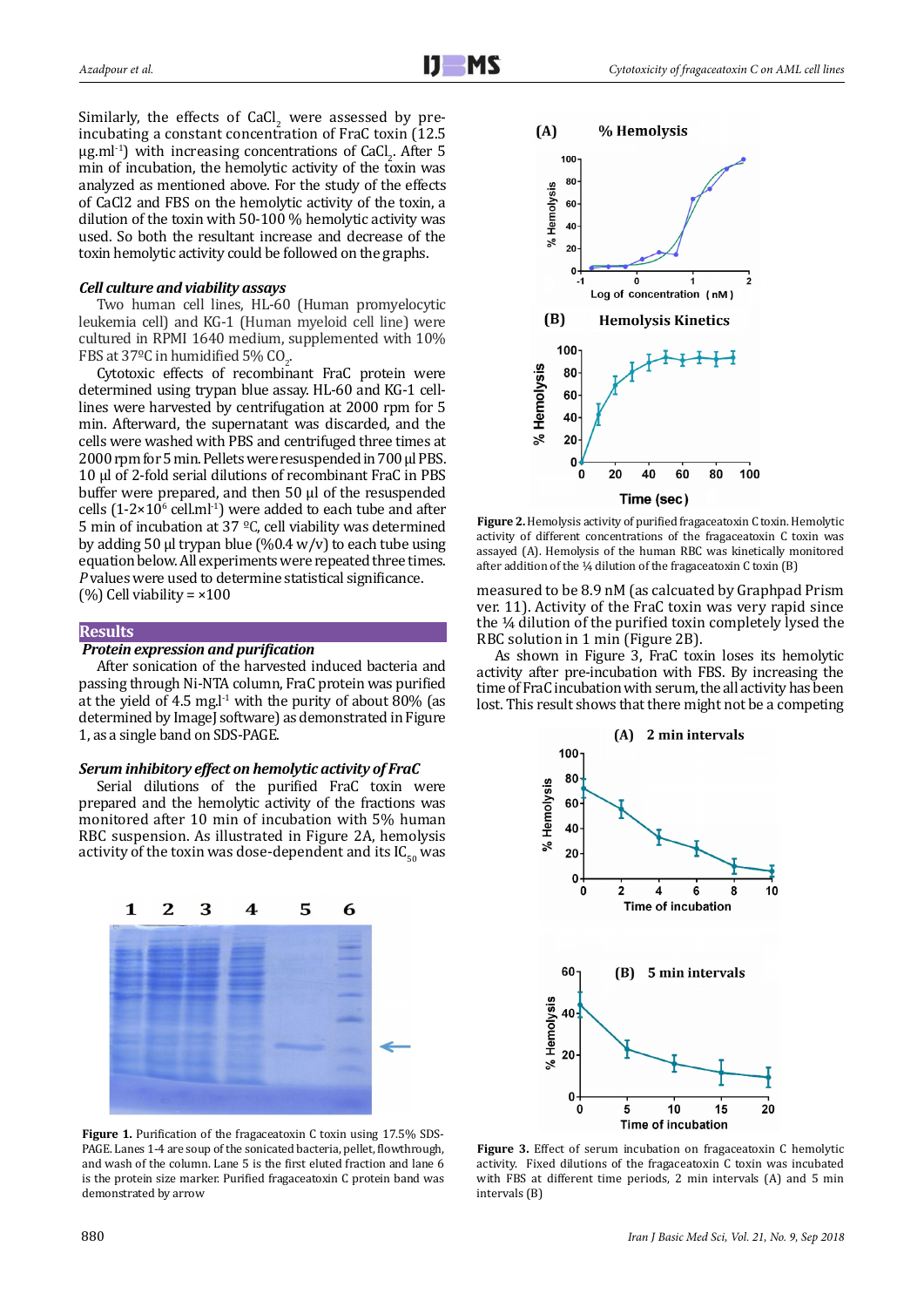# Effect of heating FBS on hemolysis activity of FraC



**Figure 4.** Effect of heating on inhibitory effect of serum on fragaceatoxin C hemolytic activity. Serial dilutions of the two fractions of FBS (intact FBS and heated at 95 °C for 5 min) were treated with a fixed concentration of fragaceatoxin C toxin and its hemolytic activity was measured after 10 min of incubation with FBS dilutions

agent in the serum, which inhibits the activity of FraC toxin.

As shown in Figure 4, there is no statistically significant difference between intact FBS and heated FBS. The rational for this assay was that if there were any proteinaceous fractions in FBS that inhibits hemolytic activity of the FraC by such an enzymatic reaction (e. g. any kind of proteases), so the heating could reverse the inhibitory effect of the serum. As the results show, it seems that there is not any enzymatic activity responsible for the inhibitory effect of the serum.

#### *Serum inhibitory effect on cytotoxic activity of FraC*

Several cell viability experiments in our laboratory have shown that FraC toxin has not activity against cell membranes in the presence of FBS. As shown in Figure 5, HL-60 and KG-1 cells were completely lysed (permeabilized to trypan blue) in the presence of higher concentrations of FraC toxin only if they had been resuspended in serum-free RPMI media or PBS buffer. In the presence of serum, not only the activity of the FraC toxin was orders of magnitude lower, but it was not





**Figure 5.** Cell viability of HL-60 and KG-1 cell lines in the presence of fragaceatoxin C toxin. Serial dilutions of the purified fragaceatoxin C toxin was treated with HL-60 and KG-1 cells in RPMI-1640 media supplemented or not with 10% FBS



**Figure 6.** Effect of CaCl2 on hemolysis activity of fragaceatoxin C toxin. fragaceatoxin C toxin was incubated with different concentrations of  $\operatorname{CaCl}_2$  and the hemolysis activity of the incubated toxin was determined after 10 min

dose-dependent too. The  $IC_{50}$  of FraC for HL-60 and KG-1 cell lines were 5.6, and 4.6  $\mu$ g.ml<sup>-1</sup>, respectively.

#### *Effect of calcium on hemolysis activity of FraC*

As shown in Figure 6, calcium chloride could apparently inhibit the hemolytic activity of the FraC toxin. IC<sub>50</sub> of the inhibitory effect of calcium ion was determined to be 0.2 mM, which is in the range of subphysiological concentrations of calcium ion.

# **Discussion**

Pore-forming proteins are found in many pathogenic bacteria and in some vertebrates. They have similar structures and also share similar mechanisms in permeabilizing cell membranes to water molecules and solutes. Bacteria use these proteins as virulence factors and vertebrates may use pore-forming proteins as part of their immune systems (20). Pore-forming proteins insert into cell membranes and oligomerize into pore structures ranging in size from 1-2 nanometers in anemone cytolysins (21) to over than 30 nanometers in cholesterol-dependent cytolysins (CDCs) (22).

Although it has been shown that these proteins have potential to kill tumor cells, many attempts in this area has been limited due to the lack of specificity of the toxin molecules for the cancer cells or the lack of detailed information about the killing mechanisms (23-26).

In the present study, we have expressed the recombinant form of FraC from strawberry anemone (*A. fragacea*) in *E. coli*. After purification of the toxin with Ni-NTA affinity chromatography, hemolytic and cytotoxic activities of the toxin have been explored in more details.

Hemolytic activity of the FraC had been previously explored using the native protein extracted from the anemone itself and also in the form of a recombinant histidine-tagged protein. In the present study,  $IC_{50}$  of the recombinant polyhistidine-tagged FraC in human RBC hemolysis assay was shown to be 8.9 nM comparable to the native protein extracted from *A. fragacea* (27, 28) and the other previously studied recombinant form (29).

The importance of N-terminal in the actinoporin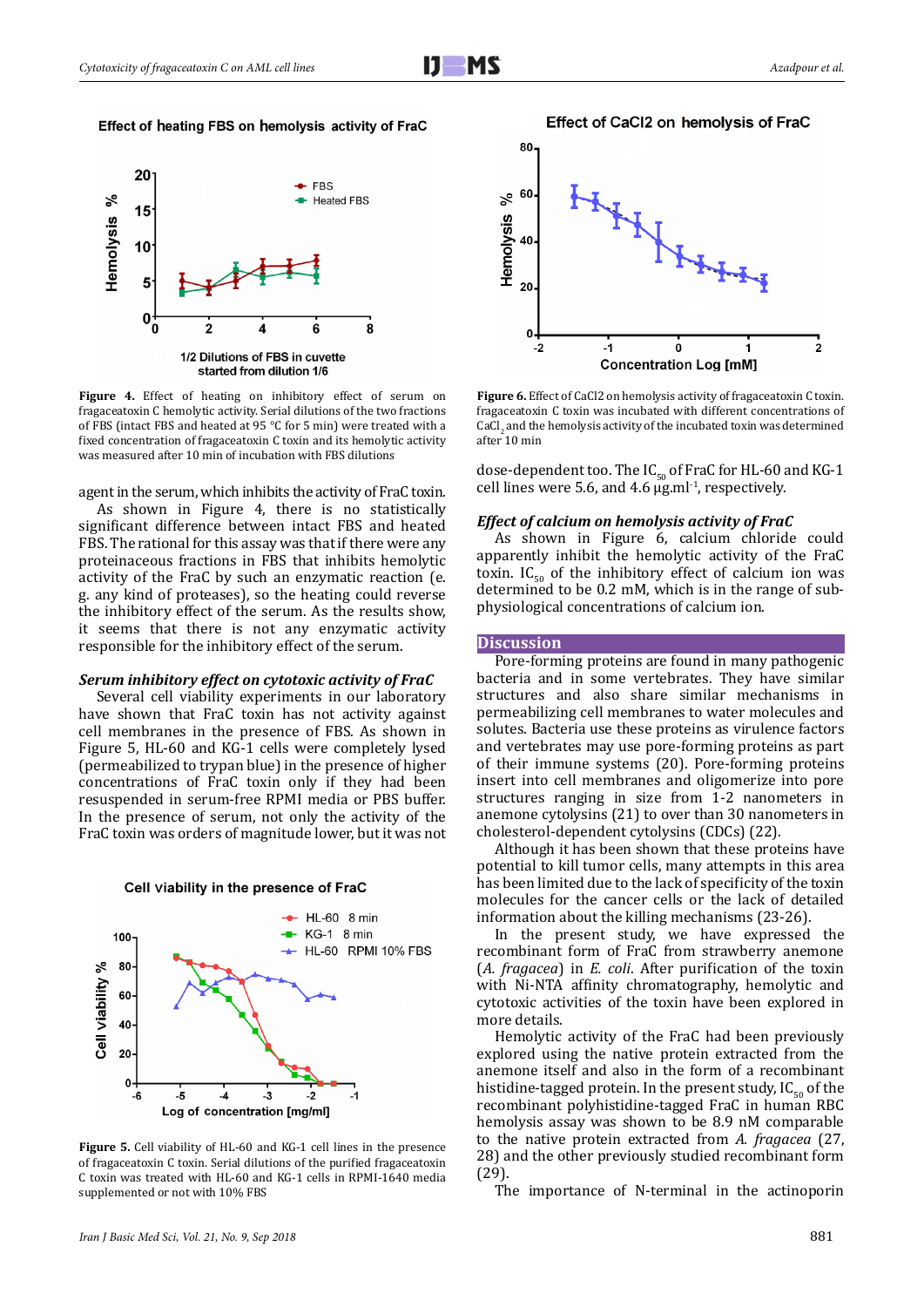family of PFTs has been the subject of previous studies. It has been shown that the N-terminal amino acids of equinatoxin II are very important in toxin oligomerization and consequently pore formation in target cell membrane (30, 31). In this study, NcoI restriction site of the pET-28a (+) expression system was used to have minimal modification of the N-terminal of the recombinant protein (only one Met was added to N-terminal of FraC protein). Also, the XhoI restriction site has been used to have minimal number of amino acids in the affinity tag on the C-terminal of the protein. Residues added to the C-terminal were as follow; [Leu-Glu-(His)6]. Of course it will be more interesting if the FraC toxin could be cloned without any additional amino acids other than affinity tag like streptolysin O in a recent study (32) to explore if there is any difference in  $IC_{50}$  of the recombinant proteins. But, the data of the present study shows that any impact due to the additional amino acids in the C-terminal on hemolytic activity of FraC protein is unlikely.

Cytotoxicity results of the present study using trypan blue assay show that recombinant FraC has potent antitumor activity against both HL-60 and KG-1 cell lines. These results were comparable to cytotoxic activity of other actinoporins on leukemic cells and RBCs (16, 33).

Our results showed that serum (FBS) could effectively inhibit the cytotoxic activity of FraC on both cell lines. We have explored this effect in more details using the hemolytic activity of the toxin in the presence of FBS. It was shown that incubation of the FraC with FBS inhibited the hemolytic activity of the toxin and this effect was dependent on the incubation period. One possibility of the time-dependency of the serum effect was that there might be an enzymatic activity (e. g. protease activity) in serum, which affects the FraC molecules so that they cannot oligomerize or insert into the cell membrane anymore. Heating the FBS could not reverse the inhibitory effect of serum and this result showed that there is not enzymatic activity responsible for the inhibitory effect of FBS. Alternative possibility is that the high concentration of proteins in serum can aggregate FraC monomers or denature them so that they cannot insert into cell membrane anymore. If a specific site of interaction of any part of serum with FraC molecule is recognized and discovered, it is possible to engineer or remove it to produce toxins with the ability to lyse target cells in the serum environment.

 $IC_{50}$  of the inhibitory effect of calcium ion was determined to be 0.2 mM, which is in the range of subphysiological concentrations of calcium ion. Because the inhibitory effect of calcium on hemolysis activity of FraC was occurred at pre-incubating the toxin before adding the combination on RBCs, there might be a structural alteration in the FraC itself, which can be responsible for the effect of calcium. There is no similar report on any PFTs, and the effect of a range of ions on the structure and function of the FraC will be necessary at the future to elucidate the detailed profile of its structure-function relationship.

# **Conclusion**

PFTs could have various applications in research and therapeutics. Detailed knowledge on their mechanism of action and structure-function relationship is necessary to implement this exciting class of protein toxins in numerous applications. If inhibitory effect of serum studied here will be illustrated in more details in the future, and especially with respect to associated target sites on the FraC structure, it will be possible to modify the inhibition. The present findings might have important implications for *in vivo* use of FraC and also other PFTs. Future studies on the inhibitory effects of serum and physiologically important ions are therefore required in order to establish therapeutic approaches using PFTs.

## **Acknowledgment**

The results described in this paper were part of student thesis registered at School of Medicine, Shahid Sadoughi University of Medical Sciences. This work was supported by a grant from the Deputy of Research and Technology, Shahid Sadoughi University of Medical Sciences, Yazd, Iran.

# **Conflicts of Interest**

The authors declare that no conflict of interest exists.

# **References**

1. Döhner H, Weisdorf DJ, Bloomfield CD. Acute myeloid leukemia. N Engl J Med 2015; 373:1136-1152.

2. Seval GC, Ozcan M. Treatment of acute myeloid Leukemia in adolescent and young adult patients. J Clin Med 2015; 4:441- 459.

3. Lin TL, Levy MY. Acute myeloid leukemia: focus on novel therapeutic strategies. Clin Med Insights Oncol 2012; 6:205- 217.

4. Lynn RC, Poussin M, Kalota A, Feng Y, Low PS, Dimitrov DS*, et al.* Targeting of folate receptor beta on acute myeloid leukemia blasts with chimeric antigen receptor-expressing T cells. Blood 2015; 125:3466-3476.

5. Tettamanti S, Magnani CF, Biondi A, Biagi E. Acute myeloid leukemia and novel biological treatments: monoclonal antibodies and cell-based gene-modified immune effectors. Immunol Lett 2013; 155:43-46.

6. Horita H, Frankel AE, Thorburn A. Acute myeloid leukemiatargeted toxin activates both apoptotic and necroptotic death mechanisms. PLoS One 2008; 3:e3909.

7. Black J, McCubrey JA, Willingham M, Ramage J, Hogge D, Frankel A. Diphtheria toxin-interleukin-3 fusion protein (DT388IL3) prolongs disease-free survival of leukemic immunocompromised mice. Leukemia 2003; 17:155-159.

8. Alouf J. Pore-forming bacterial protein toxins: an overview. Pore-forming toxins: Springer; 2001. p. 1-14.

9. Gouaux E. Channel-forming toxins: tales of transformation. Curr Opin Struct Biol 1997; 7:566-573.

10. Parker MW, Feil SC. Pore-forming protein toxins: from structure to function. Prog Biophys Mol Biol 2005; 88:91-142. 11. Gilbert R. Pore-forming toxins. Cell Mol Life Sci 2002; 59:832-844.

12. Gonzalez M, Bischofberger M, Pernot L, Van Der Goot F, Freche B. Bacterial pore-forming toxins: the (w) hole story? Cell Mol Life Sci 2008; 65:493-507.

13. Mechaly AE, Bellomio A, Gil-Cartón D, Morante K, Valle M, González-Mañas JM*, et al.* Structural insights into the oligomerization and architecture of eukaryotic membrane pore-forming toxins. Structure 2011; 19:181-191.

14. Rojko N, Dalla Serra M, Maček P, Anderluh G. Pore formation